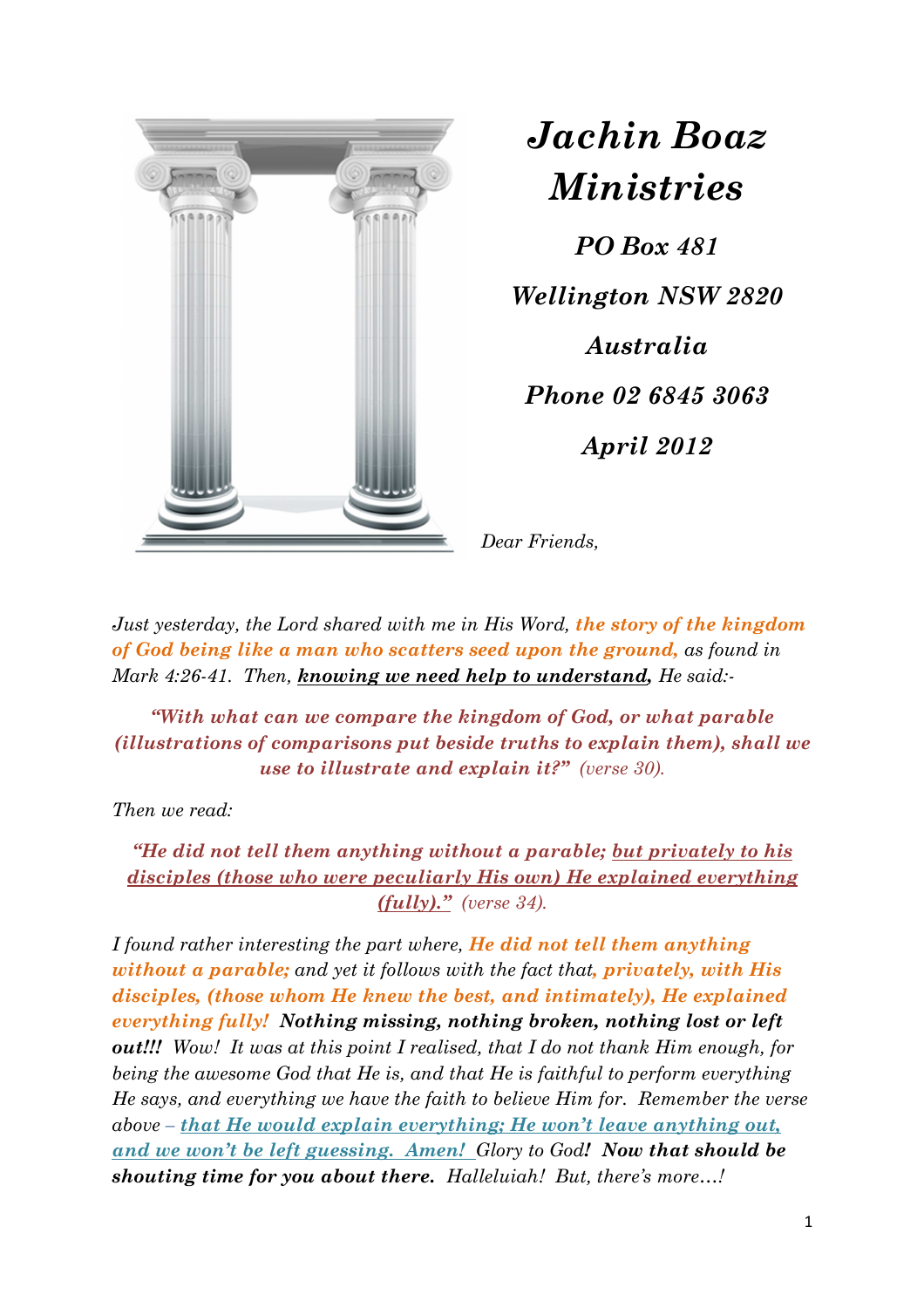*He explained the kingdom of God like this:-* 

*"It is like a grain of mustard seed, which, when sown upon the ground, is the smallest of all seeds upon the earth." (verse 31).* 

*There are a couple of significant things in that verse that caught my spiritual eye and ear and spoke right into my spirit. One; the mustard seed, is the <i>smallest of all seeds, and, two; it was not dug into the earth – but fell UPON it. Then He went on to say:-* 

## *"Yet after it was sown, it grows up and becomes the greatest of all garden herbs and puts out large branches, so that the birds of the air are able to make nests and dwell in its shade." (verse 32).*

*Wow! I love revelation knowledge, which only God can impart to a willing, yielded spirit. So, I set to and studied out what I believed He was telling me. That tiny, insignificant little mustard seed, after it is sown UPON the ground, grows up and becomes the greatest of all the garden herbs. That little bit of information told me that the soil must be found FERTILE, to allow this tiny seed to take root!* 

*Just like us in life, if we fertilize our spirit with the washing of His Word, and allow the tiniest little bit of SEED, (God's Word), to take root in our fertile heart, Oh, how big that tree of life, and knowledge and blessing, can grow. If we allow the Holy Spirit to water us with His wisdom and understanding, as we feed from that sown seed - the Word of God - we become, like that tree; nurtured to maturity "…the greatest of all the garden herbs"!!!*

*That brings me to my next point of interest: - "herb"! That means: - it is of flavourable influence or infusion. Wow! That is exactly how God would have our spirit to be – of flavourable influence or infusion; in every believer's life, and, ideally, all those with whom we come in contact; to the extent it houses (nests,) and protects (dwells in its shade), those seeking shelter from the storms of life. What a wonderful picture of the body of believers, being such fertile soil, which nurtures all seeds of God's Word sown into our spirits. And that, whatever revelation knowledge He imparts, He KNOWS, will take root and grow to full maturity; enough to bless our fellow brethren, just as He illustrated and explained. That excites my spirit right there and it is how I see "…thy kingdom come, thy will be done on earth, as it is in heaven…!" We shouldn't have to wait till after death to enjoy a slice of the kingdom of God. Amen!!!* 

*In conclusion, I noted a couple of other points. There was NO COERSION!!! It was just a natural, willing process, which God took care of. Once the man had SOWN the seed UPON the ground, his job was done. He was the willing,*